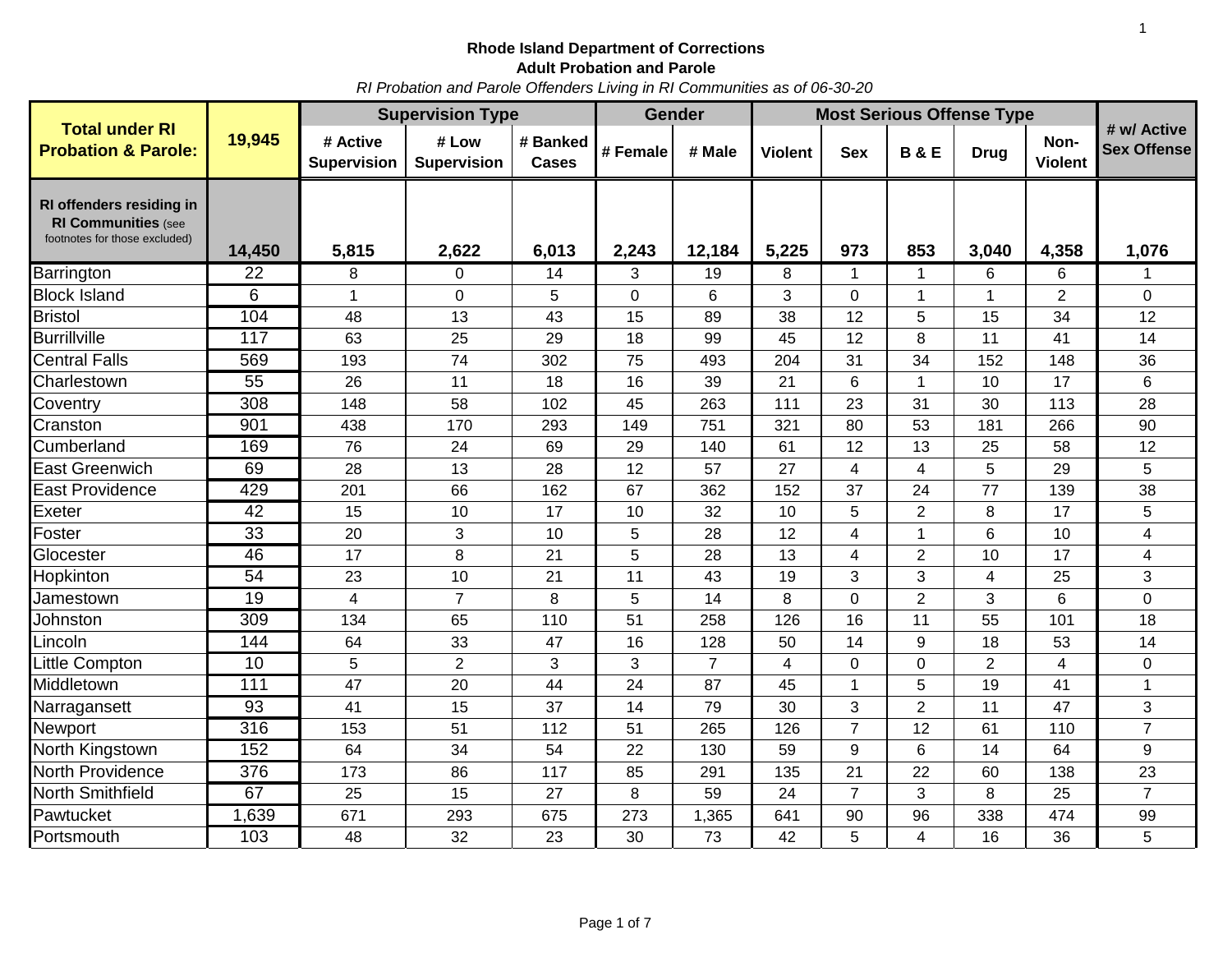#### **Rhode Island Department of Corrections Adult Probation and Parole**

*RI Probation and Parole Offenders Living in RI Communities as of 06-30-20*

| 19,945<br># Low<br># Active<br># Banked<br>Non-<br><b>Sex Offense</b><br><b>Probation &amp; Parole:</b><br># Female<br># Male<br><b>Violent</b><br><b>Sex</b><br><b>B&amp;E</b><br><b>Drug</b><br><b>Supervision</b><br><b>Violent</b><br><b>Supervision</b><br>Cases<br>RI offenders residing in<br><b>RI Communities (see</b><br>footnotes for those excluded)<br>14,450<br>5,815<br>2,622<br>2,243<br>12,184<br>5,225<br>853<br>3,040<br>1,076<br>6,013<br>973<br>4,358<br>Providence<br>4,755<br>829<br>4,131<br>280<br>1,337<br>310<br>1,554<br>2,372<br>621<br>1,605<br>273<br>1,259<br>582<br>02905<br>108<br>65<br>523<br>27<br>38<br>151<br>32<br>194<br>280<br>187<br>185<br>1,075<br>56<br>78<br>02907<br>329<br>169<br>577<br>136<br>993<br>372<br>69<br>336<br>296<br>978<br>56<br>02908<br>356<br>174<br>448<br>161<br>814<br>361<br>47<br>48<br>252<br>267<br>1,097<br>232<br>553<br>58<br>62<br>02909<br>312<br>157<br>1,011<br>381<br>68<br>333<br>328<br>922<br>25<br>Other<br>131<br>498<br>22<br>61<br>237<br>293<br>138<br>784<br>343<br>259<br>615<br>265<br>82<br>268<br>36<br>5<br>78<br>537<br>50<br>10<br>29<br>Missing<br>$\overline{4}$<br>9<br>$\overline{2}$<br>18<br>5<br>41<br>21<br>11<br>$\overline{7}$<br>34<br>16<br>4<br>1<br>5<br>8<br>69<br>14<br>21<br>9<br>31<br>8<br>8<br>34<br>60<br>17<br>89<br>38<br>22<br>29<br>72<br>32<br>$\overline{7}$<br>5<br>20<br>25<br>8<br>17<br>151<br>32<br>13<br>81<br>38<br>127<br>53<br>11<br>21<br>56<br>24<br>10<br>114<br>29<br>$\overline{2}$<br>51<br>34<br>21<br>39<br>93<br>14<br>14<br>46<br>112<br>21<br>52<br>39<br>20<br>92<br>44<br>6<br>13<br>4<br>45<br>$\overline{4}$<br>756<br>59<br>60<br>312<br>300<br>135<br>620<br>277<br>53<br>254<br>144<br>113<br>38<br>$\overline{2}$<br>$\overline{2}$<br>18<br>6<br>14<br>5<br>33<br>17<br>13<br>4<br>4<br>605<br>307<br>107<br>480<br>75<br>75<br>202<br>77<br>191<br>125<br>219<br>34<br>238<br>98<br>48<br>92<br>34<br>204<br>98<br>72<br>14<br>13<br>11<br>44<br>1,219<br>223<br>481<br>1,033<br>114<br>69<br>246<br>127<br>515<br>183<br>459<br>330 |                       |  | <b>Supervision Type</b> |  | <b>Gender</b> | <b>Most Serious Offense Type</b> |  |  |             |
|------------------------------------------------------------------------------------------------------------------------------------------------------------------------------------------------------------------------------------------------------------------------------------------------------------------------------------------------------------------------------------------------------------------------------------------------------------------------------------------------------------------------------------------------------------------------------------------------------------------------------------------------------------------------------------------------------------------------------------------------------------------------------------------------------------------------------------------------------------------------------------------------------------------------------------------------------------------------------------------------------------------------------------------------------------------------------------------------------------------------------------------------------------------------------------------------------------------------------------------------------------------------------------------------------------------------------------------------------------------------------------------------------------------------------------------------------------------------------------------------------------------------------------------------------------------------------------------------------------------------------------------------------------------------------------------------------------------------------------------------------------------------------------------------------------------------------------------------------------------------------------------------------------------------------------------------------------------------------------------------------------------------------------------------------------------------------------------------|-----------------------|--|-------------------------|--|---------------|----------------------------------|--|--|-------------|
|                                                                                                                                                                                                                                                                                                                                                                                                                                                                                                                                                                                                                                                                                                                                                                                                                                                                                                                                                                                                                                                                                                                                                                                                                                                                                                                                                                                                                                                                                                                                                                                                                                                                                                                                                                                                                                                                                                                                                                                                                                                                                                | <b>Total under RI</b> |  |                         |  |               |                                  |  |  | # w/ Active |
|                                                                                                                                                                                                                                                                                                                                                                                                                                                                                                                                                                                                                                                                                                                                                                                                                                                                                                                                                                                                                                                                                                                                                                                                                                                                                                                                                                                                                                                                                                                                                                                                                                                                                                                                                                                                                                                                                                                                                                                                                                                                                                |                       |  |                         |  |               |                                  |  |  |             |
|                                                                                                                                                                                                                                                                                                                                                                                                                                                                                                                                                                                                                                                                                                                                                                                                                                                                                                                                                                                                                                                                                                                                                                                                                                                                                                                                                                                                                                                                                                                                                                                                                                                                                                                                                                                                                                                                                                                                                                                                                                                                                                |                       |  |                         |  |               |                                  |  |  |             |
|                                                                                                                                                                                                                                                                                                                                                                                                                                                                                                                                                                                                                                                                                                                                                                                                                                                                                                                                                                                                                                                                                                                                                                                                                                                                                                                                                                                                                                                                                                                                                                                                                                                                                                                                                                                                                                                                                                                                                                                                                                                                                                |                       |  |                         |  |               |                                  |  |  |             |
|                                                                                                                                                                                                                                                                                                                                                                                                                                                                                                                                                                                                                                                                                                                                                                                                                                                                                                                                                                                                                                                                                                                                                                                                                                                                                                                                                                                                                                                                                                                                                                                                                                                                                                                                                                                                                                                                                                                                                                                                                                                                                                |                       |  |                         |  |               |                                  |  |  |             |
|                                                                                                                                                                                                                                                                                                                                                                                                                                                                                                                                                                                                                                                                                                                                                                                                                                                                                                                                                                                                                                                                                                                                                                                                                                                                                                                                                                                                                                                                                                                                                                                                                                                                                                                                                                                                                                                                                                                                                                                                                                                                                                |                       |  |                         |  |               |                                  |  |  |             |
|                                                                                                                                                                                                                                                                                                                                                                                                                                                                                                                                                                                                                                                                                                                                                                                                                                                                                                                                                                                                                                                                                                                                                                                                                                                                                                                                                                                                                                                                                                                                                                                                                                                                                                                                                                                                                                                                                                                                                                                                                                                                                                |                       |  |                         |  |               |                                  |  |  |             |
|                                                                                                                                                                                                                                                                                                                                                                                                                                                                                                                                                                                                                                                                                                                                                                                                                                                                                                                                                                                                                                                                                                                                                                                                                                                                                                                                                                                                                                                                                                                                                                                                                                                                                                                                                                                                                                                                                                                                                                                                                                                                                                |                       |  |                         |  |               |                                  |  |  |             |
|                                                                                                                                                                                                                                                                                                                                                                                                                                                                                                                                                                                                                                                                                                                                                                                                                                                                                                                                                                                                                                                                                                                                                                                                                                                                                                                                                                                                                                                                                                                                                                                                                                                                                                                                                                                                                                                                                                                                                                                                                                                                                                |                       |  |                         |  |               |                                  |  |  |             |
|                                                                                                                                                                                                                                                                                                                                                                                                                                                                                                                                                                                                                                                                                                                                                                                                                                                                                                                                                                                                                                                                                                                                                                                                                                                                                                                                                                                                                                                                                                                                                                                                                                                                                                                                                                                                                                                                                                                                                                                                                                                                                                |                       |  |                         |  |               |                                  |  |  |             |
|                                                                                                                                                                                                                                                                                                                                                                                                                                                                                                                                                                                                                                                                                                                                                                                                                                                                                                                                                                                                                                                                                                                                                                                                                                                                                                                                                                                                                                                                                                                                                                                                                                                                                                                                                                                                                                                                                                                                                                                                                                                                                                | Richmond              |  |                         |  |               |                                  |  |  |             |
|                                                                                                                                                                                                                                                                                                                                                                                                                                                                                                                                                                                                                                                                                                                                                                                                                                                                                                                                                                                                                                                                                                                                                                                                                                                                                                                                                                                                                                                                                                                                                                                                                                                                                                                                                                                                                                                                                                                                                                                                                                                                                                | Scituate              |  |                         |  |               |                                  |  |  |             |
|                                                                                                                                                                                                                                                                                                                                                                                                                                                                                                                                                                                                                                                                                                                                                                                                                                                                                                                                                                                                                                                                                                                                                                                                                                                                                                                                                                                                                                                                                                                                                                                                                                                                                                                                                                                                                                                                                                                                                                                                                                                                                                | Smithfield            |  |                         |  |               |                                  |  |  |             |
|                                                                                                                                                                                                                                                                                                                                                                                                                                                                                                                                                                                                                                                                                                                                                                                                                                                                                                                                                                                                                                                                                                                                                                                                                                                                                                                                                                                                                                                                                                                                                                                                                                                                                                                                                                                                                                                                                                                                                                                                                                                                                                | South Kingstown       |  |                         |  |               |                                  |  |  |             |
|                                                                                                                                                                                                                                                                                                                                                                                                                                                                                                                                                                                                                                                                                                                                                                                                                                                                                                                                                                                                                                                                                                                                                                                                                                                                                                                                                                                                                                                                                                                                                                                                                                                                                                                                                                                                                                                                                                                                                                                                                                                                                                | Tiverton              |  |                         |  |               |                                  |  |  |             |
|                                                                                                                                                                                                                                                                                                                                                                                                                                                                                                                                                                                                                                                                                                                                                                                                                                                                                                                                                                                                                                                                                                                                                                                                                                                                                                                                                                                                                                                                                                                                                                                                                                                                                                                                                                                                                                                                                                                                                                                                                                                                                                | Warren                |  |                         |  |               |                                  |  |  |             |
|                                                                                                                                                                                                                                                                                                                                                                                                                                                                                                                                                                                                                                                                                                                                                                                                                                                                                                                                                                                                                                                                                                                                                                                                                                                                                                                                                                                                                                                                                                                                                                                                                                                                                                                                                                                                                                                                                                                                                                                                                                                                                                | Warwick               |  |                         |  |               |                                  |  |  |             |
|                                                                                                                                                                                                                                                                                                                                                                                                                                                                                                                                                                                                                                                                                                                                                                                                                                                                                                                                                                                                                                                                                                                                                                                                                                                                                                                                                                                                                                                                                                                                                                                                                                                                                                                                                                                                                                                                                                                                                                                                                                                                                                | <b>West Greenwich</b> |  |                         |  |               |                                  |  |  |             |
|                                                                                                                                                                                                                                                                                                                                                                                                                                                                                                                                                                                                                                                                                                                                                                                                                                                                                                                                                                                                                                                                                                                                                                                                                                                                                                                                                                                                                                                                                                                                                                                                                                                                                                                                                                                                                                                                                                                                                                                                                                                                                                | <b>West Warwick</b>   |  |                         |  |               |                                  |  |  |             |
|                                                                                                                                                                                                                                                                                                                                                                                                                                                                                                                                                                                                                                                                                                                                                                                                                                                                                                                                                                                                                                                                                                                                                                                                                                                                                                                                                                                                                                                                                                                                                                                                                                                                                                                                                                                                                                                                                                                                                                                                                                                                                                | Westerly              |  |                         |  |               |                                  |  |  |             |
|                                                                                                                                                                                                                                                                                                                                                                                                                                                                                                                                                                                                                                                                                                                                                                                                                                                                                                                                                                                                                                                                                                                                                                                                                                                                                                                                                                                                                                                                                                                                                                                                                                                                                                                                                                                                                                                                                                                                                                                                                                                                                                | Woonsocket            |  |                         |  |               |                                  |  |  |             |

*Total RI Offenders residing in RI Communities does not include the following populations:* 

*1,272 Probation Hold Cases*

*0 offenders under the age of 18 under active supervision*

*311 deported cases* 

*910 Interstate cases (RI offenders supervised by another State; includes caseloads that are pending Interstate)* 

**554 Out of State Offenders (non-RI offenders) supervised in RI** 

*1,755 RI offenders assigned to a Rhode Island caseload but living Out of State*

*615 RI offenders missing data on their residential jurisdiction*

*14 offenders paroled to Immigration or another jurisdiction*

*58 with 'other' addresses (ACI, No Permanent Address etc.)*

*\*Data for zip codes in the city of Providence represent a breakout of the Providence totals.*

*\*Gender and Offense Type categories may not add to total due to missing data in the P&P Tracking System.*

*\*Offense Type was determined by the most serious active charge for which the offender was under supervision.*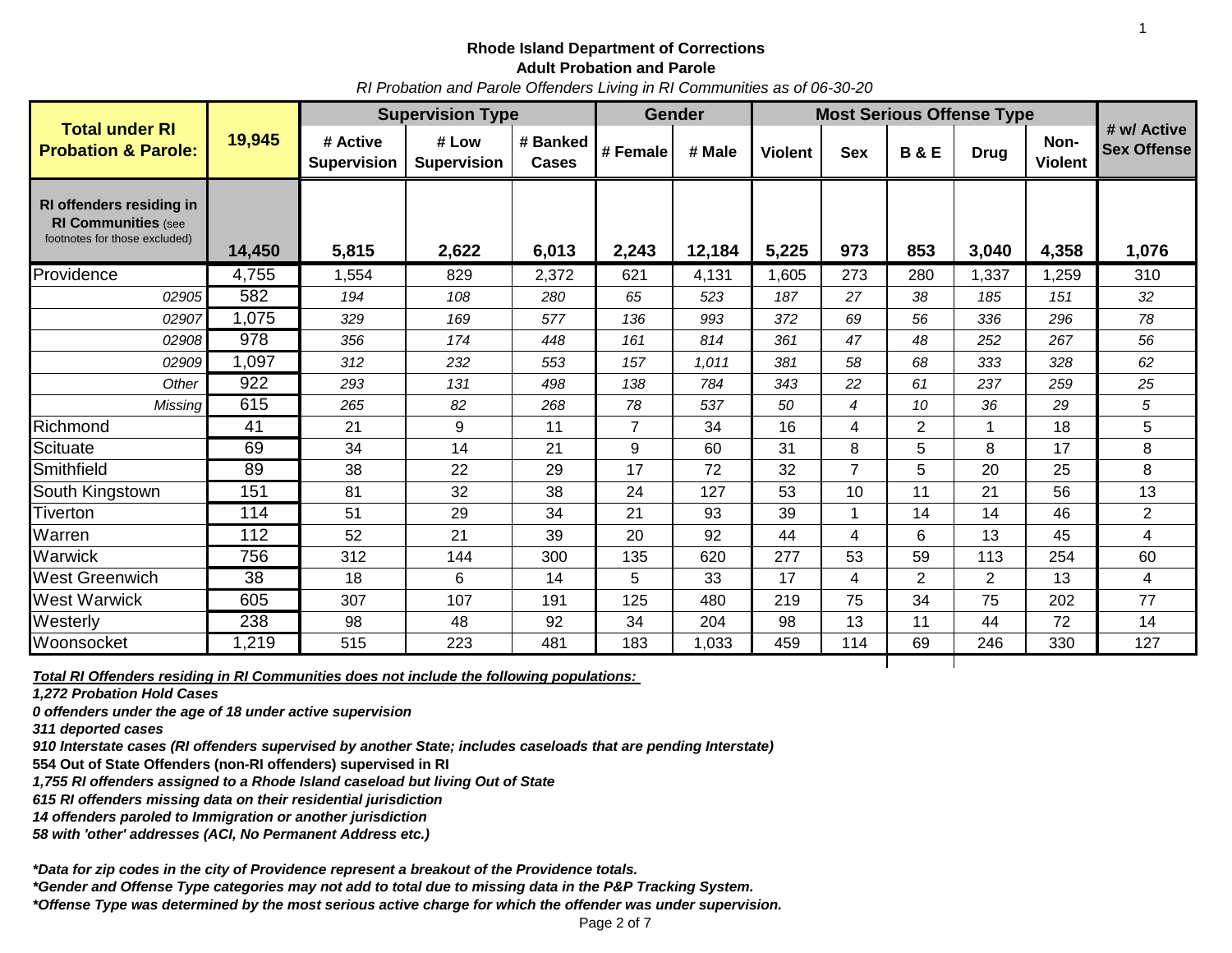## **Rhode Island Department of Corrections Adult Probation and Parole**

*RI Probation and Parole Offenders Living in RI Communities as of 06-30-20*

| <b>Total under RI</b><br><b>Probation &amp; Parole:</b>                                 | 19,945 | <b>Total RI</b><br><b>Population</b><br>18 and<br>Over | $%$ of<br>population | <b>Proportion of</b><br><b>Population</b> | Per<br>1000    | # Per<br><b>Square</b><br><b>Mile</b> | # of Square<br><b>Miles</b> |
|-----------------------------------------------------------------------------------------|--------|--------------------------------------------------------|----------------------|-------------------------------------------|----------------|---------------------------------------|-----------------------------|
| RI offenders residing in<br><b>RI Communities (see</b><br>footnotes for those excluded) | 14,450 | 800,497                                                | 1.8%                 | 1 in 55                                   | 18             | 13.8                                  | 1049.1                      |
| Barrington                                                                              | 22     | 12,074                                                 | 0.2%                 | 1 in 549                                  | $\overline{2}$ | 2.5                                   | 8.9                         |
| <b>Block Island</b>                                                                     | 6      | 825                                                    | 0.7%                 | 1 in 138                                  | 7              | 0.6                                   | 10.0                        |
| <b>Bristol</b>                                                                          | 104    | 18,070                                                 | 0.6%                 | 1 in 174                                  | 6              | 10.2                                  | 10.2                        |
| <b>Burrillville</b>                                                                     | 117    | 11,753                                                 | 1.0%                 | 1 in 100                                  | 10             | 2.1                                   | 55.8                        |
| <b>Central Falls</b>                                                                    | 569    | 13,397                                                 | 4.2%                 | 1 in 24                                   | 42             | 474.2                                 | 1.2                         |
| Charlestown                                                                             | 55     | 6,147                                                  | 0.9%                 | 1 in 112                                  | 9              | 1.5                                   | 36.3                        |
| Coventry                                                                                | 308    | 25,279                                                 | 1.2%                 | 1 in 82                                   | 12             | 5.0                                   | 62.2                        |
| <b>Cranston</b>                                                                         | 901    | 62,171                                                 | 1.4%                 | 1 in 69                                   | 14             | 31.5                                  | 28.6                        |
| Cumberland                                                                              | 169    | 24,150                                                 | 0.7%                 | 1 in 143                                  | $\overline{7}$ | 6.2                                   | 27.1                        |
| <b>East Greenwich</b>                                                                   | 69     | 9,384                                                  | 0.7%                 | 1 in 136                                  | $\overline{7}$ | 4.2                                   | 16.6                        |
| <b>East Providence</b>                                                                  | 429    | 38,142                                                 | 1.1%                 | 1 in 89                                   | 11             | 32.3                                  | 13.3                        |
| Exeter                                                                                  | 42     | 4,456                                                  | 0.9%                 | 1 in 106                                  | 9              | 0.7                                   | 57.6                        |
| Foster                                                                                  | 33     | 3,169                                                  | 1.0%                 | 1 in 96                                   | 10             | 0.6                                   | 51.4                        |
| Glocester                                                                               | 46     | 7,284                                                  | 0.6%                 | 1 in 158                                  | 6              | 0.8                                   | 55.3                        |
| Hopkington                                                                              | 54     | 5,825                                                  | 0.9%                 | 1 in 108                                  | 9              | 1.3                                   | 43.0                        |
| Jamestown                                                                               | 19     | 4,384                                                  | 0.4%                 | 1 in 231                                  | $\overline{4}$ | 2.0                                   | 9.7                         |
| Johnston                                                                                | 309    | 22,289                                                 | 1.4%                 | 1 in 72                                   | 14             | 13.0                                  | 23.7                        |
| Lincoln                                                                                 | 144    | 15,741                                                 | 0.9%                 | 1 in 109                                  | 9              | 7.7                                   | 18.6                        |
| Little Compton                                                                          | 10     | 2,813                                                  | 0.4%                 | 1 in 281                                  | 4              | 0.5                                   | 21.6                        |
| Middletown                                                                              | 111    | 13,006                                                 | 0.9%                 | 1 in 117                                  | 9              | 8.6                                   | 12.9                        |
| Narragansett                                                                            | 93     | 13,528                                                 | $0.7\%$              | 1 in 145                                  | 7              | 6.7                                   | 13.9                        |
| <b>Newport</b>                                                                          | 316    | 21,276                                                 | 1.5%                 | 1 in 67                                   | 15             | 41.0                                  | 7.7                         |
| North Kingstown                                                                         | 152    | 19,478                                                 | 0.8%                 | 1 in 128                                  | 8              | 3.5                                   | 43.5                        |
| <b>North Providence</b>                                                                 | 376    | 26,475                                                 | 1.4%                 | 1 in 70                                   | 14             | 66.0                                  | 5.7                         |
| North Smithfield                                                                        | 67     | 8,239                                                  | 0.8%                 | 1 in 123                                  | 8              | 2.7                                   | 24.5                        |
| Pawtucket                                                                               | 1,639  | 54,807                                                 | 3.0%                 | 1 in 33                                   | 30             | 186.3                                 | 8.8                         |
| Portsmouth                                                                              | 103    | 12,820                                                 | 0.8%                 | 1 in 124                                  | 8              | 4.4                                   | 23.3                        |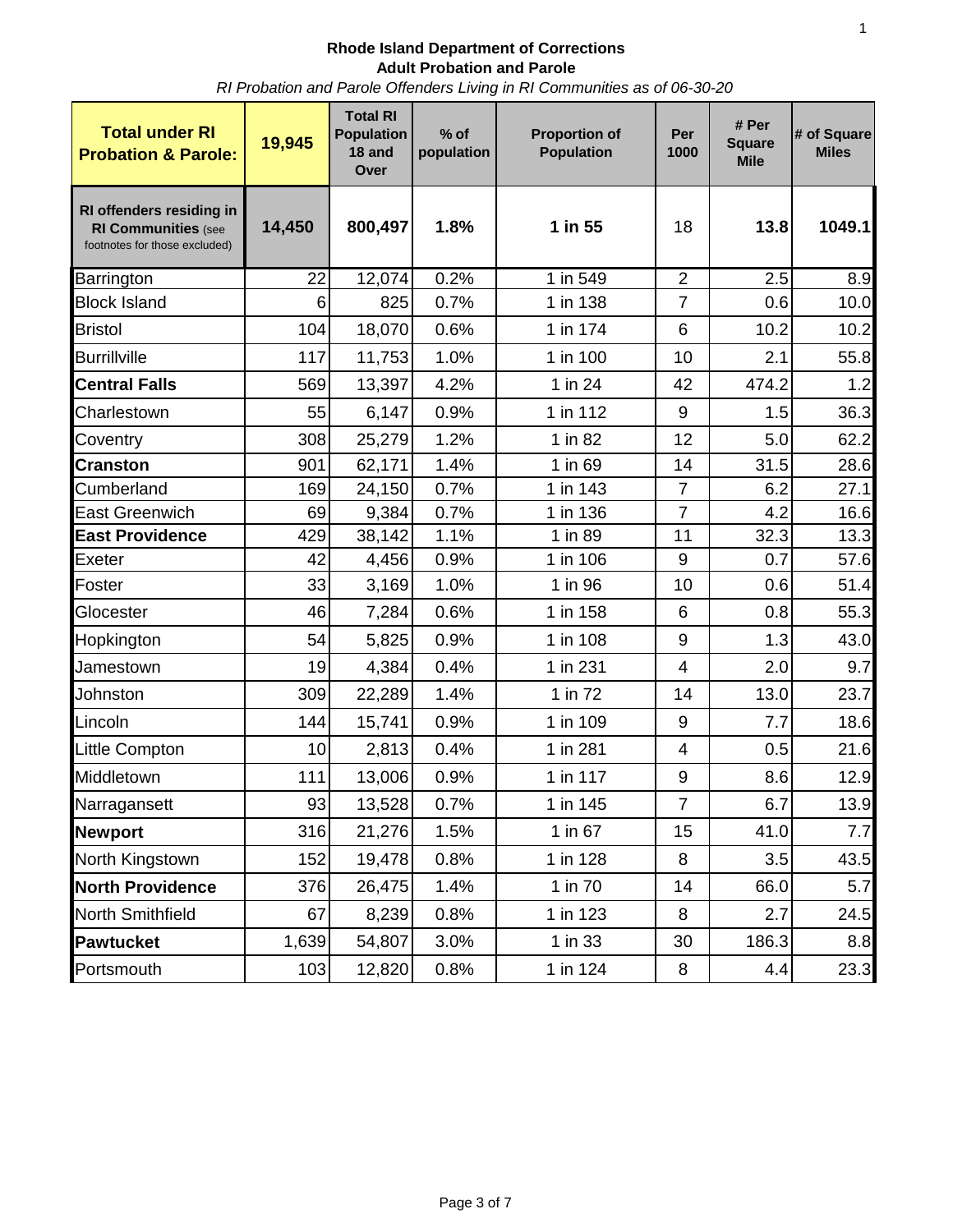#### **Rhode Island Department of Corrections Adult Probation and Parole** *RI Probation and Parole Offenders Living in RI Communities as of 06-30-20*

| <b>Total under RI</b><br><b>Probation &amp; Parole:</b>                                 | 19,945 | <b>Total RI</b><br><b>Population</b><br>18 and<br>Over | $%$ of<br>population | <b>Proportion of</b><br><b>Population</b> | Per<br>1000    | # Per<br><b>Square</b><br><b>Mile</b> | # of Square<br><b>Miles</b> |
|-----------------------------------------------------------------------------------------|--------|--------------------------------------------------------|----------------------|-------------------------------------------|----------------|---------------------------------------|-----------------------------|
| RI offenders residing in<br><b>RI Communities (see</b><br>footnotes for those excluded) | 14,450 | 800,497                                                | 1.8%                 | 1 in 55                                   | 18             | 13.8                                  | 1049.1                      |
| <b>Providence</b>                                                                       | 4,755  | 128,341                                                | 3.7%                 | 1 in 27                                   | 37             | 262.7                                 | 18.1                        |
| 02905                                                                                   | 760    | 18,198                                                 | 4.2%                 | 1 in 24                                   | 42             | not available                         | not available               |
| 02907                                                                                   | 1,374  | 17,659                                                 | 7.8%                 | 1 in 13                                   | 78             | not available                         | not available               |
| 02908                                                                                   | 1,168  | 28,779                                                 | 4.1%                 | 1 in 25                                   | 41             | not available                         | not available               |
| 02909                                                                                   | 1,576  | 27,917                                                 | 5.6%                 | 1 in 18                                   | 56             | not available                         | not available               |
| other                                                                                   | 1,133  | 35,788                                                 | 3.2%                 | 1 in 32                                   | 32             | not available                         | not available               |
| Richmond                                                                                | 41     | 5,208                                                  | 0.8%                 | 1 in 127                                  | 8              | 1.0                                   | 40.4                        |
| <b>Scituate</b>                                                                         | 69     | 7,689                                                  | 0.9%                 | 1 in 111                                  | 9              | 1.4                                   | 48.8                        |
| Smithfield                                                                              | 89     | 16,594                                                 | 0.5%                 | 1 in 186                                  | 5              | 3.3                                   | 26.7                        |
| South Kingstown                                                                         | 151    | 21,637                                                 | 0.7%                 | 1 in 143                                  | $\overline{7}$ | 2.7                                   | 56.8                        |
| Tiverton                                                                                | 114    | 11,893                                                 | 1.0%                 | 1 in 104                                  | 10             | 3.8                                   | 29.7                        |
| Warren                                                                                  | 112    | 8,906                                                  | 1.3%                 | 1 in 80                                   | 13             | 19.3                                  | 5.8                         |
| <b>Warwick</b>                                                                          | 756    | 67,028                                                 | 1.1%                 | 1 in 89                                   | 11             | 21.7                                  | 34.9                        |
| West Greenwich                                                                          | 38     | 3,641                                                  | 1.0%                 | 1 in 96                                   | 10             | 0.8                                   | 50.6                        |
| <b>West Warwick</b>                                                                     | 605    | 22,949                                                 | 2.6%                 | 1 in 38                                   | 26             | 72.9                                  | 8.3                         |
| Westerly                                                                                | 238    | 17,560                                                 | 1.4%                 | 1 in 74                                   | 14             | 8.0                                   | 29.7                        |
| Woonsocket                                                                              | 1,219  | 32,069                                                 | 3.8%                 | 1 in 26                                   | 38             | 154.3                                 | 7.9                         |

**Total RI Offenders residing in RI Communities does not include the following populations:** 

*1,272 Probation Hold Cases*

*0 offenders under the age of 18 under active supervision*

*311 deported cases* 

910 Interstate cases (RI offenders supervised by another State; includes caseloads that are pending Interstate) *934 Interstate cases (RI offenders supervised by another State)* 

*1,755 RI offenders assigned to a Rhode Island caseload but living Out of State*

*615 RI offenders missing data on their residential jurisdiction*

*14 offenders paroled to Immigration or another jurisdiction*

*58 with 'other' addresses (ACI, No Permanent Address etc.)*

*\*Data for zip codes in the city of Providence represent a breakout of the Providence totals.*

*\*Gender and Offense Type categories may not add to total due to missing data in the P&P Tracking System.*

*\*Offense Type was determined by the most serious active charge for which the offender was under supervision.*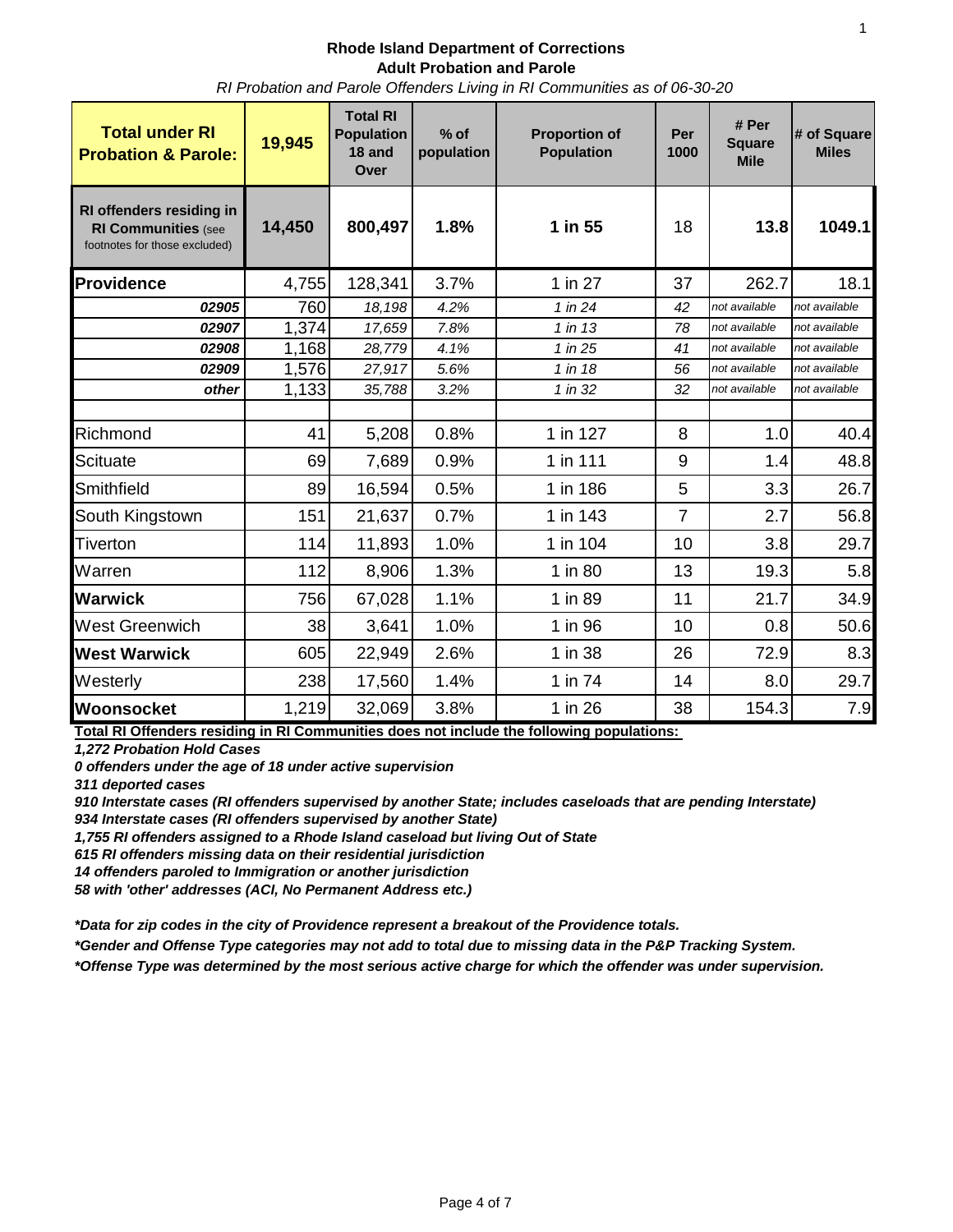### **Rhode Island Department of Corrections Adult Probation and Parole** *RI Probation and Parole Offenders Living in RI Communities as of 06-30-20*

|                                                                               |        | <b>Gender</b>     |              | <b>Male Age Categories</b> |       |       |       |       |       |       |       |
|-------------------------------------------------------------------------------|--------|-------------------|--------------|----------------------------|-------|-------|-------|-------|-------|-------|-------|
| <b>Total under RI Probation &amp; Parole:</b>                                 | 19,945 | # Female   # Male |              | 18-24                      | 25-29 | 30-34 | 35-39 | 40-44 | 45-49 | 50-54 | 55-59 |
| RI offenders residing in RI Communities (see footnotes for those<br>excluded) | 14,450 |                   | 2,243 12,184 | 668                        | 1,274 | 1,493 | 1,306 | 1,057 | 949   | 946   | 759   |
| <b>Central Falls</b>                                                          | 569    | 75                | 493          | 37                         | 65    | 62    | 57    | 55    | 63    | 38    | 47    |
| <b>Cranston</b>                                                               | 901    | 149               | 751          | 42                         | 104   | 123   | 123   | 79    | 74    | 76    | 51    |
| <b>East Providence</b>                                                        | 429    | 67                | 362          | 20                         | 50    | 46    | 57    | 37    | 29    | 48    | 36    |
| <b>Newport</b>                                                                | 316    | 51                | 265          | 25                         | 38    | 41    | 29    | 36    | 29    | 25    | 17    |
| <b>Pawtucket</b>                                                              | 1,639  | 273               | 1,365        | 94                         | 182   | 226   | 206   | 146   | 131   | 126   | 107   |
| <b>Providence</b>                                                             | 4,755  | 621               | 4,131        | 297                        | 547   | 649   | 518   | 456   | 410   | 437   | 346   |
| 02905                                                                         | 582    | 65                | 523          | 29                         | 85    | 98    | 57    | 36    | 50    | 53    | 52    |
| 02907                                                                         | 1,075  | 136               | 993          | 60                         | 116   | 138   | 118   | 104   | 96    | 110   | 78    |
| 02908                                                                         | 978    | 161               | 814          | 74                         | 108   | 137   | 112   | 97    | 70    | 77    | 64    |
| 02909                                                                         | 1,097  | 157               | 1,011        | 79                         | 133   | 153   | 123   | 108   | 92    | 96    | 73    |
| other                                                                         | 922    | 138               | 784          | 48                         | 91    | 106   | 91    | 96    | 84    | 88    | 71    |
| missing                                                                       | 615    | 78                | 537          |                            | 11    | 15    | 15    | 12    | 15    | 12    | 8     |
| <b>Warwick</b>                                                                | 756    | 135               | 620          | 32                         | 88    | 97    | 78    | 69    | 70    | 54    | 49    |
| <b>West Warwick</b>                                                           | 605    | 125               | 480          | 36                         | 55    | 62    | 73    | 52    | 53    | 55    | 30    |
| Woonsocket                                                                    | 1,219  | 183               | 1,079        | 85                         | 145   | 187   | 165   | 127   | 90    | 87    | 76    |

**Total RI Offenders residing in RI Communities does not include the following populations:** 

*1,272 Probation Hold Cases*

*0 offenders under the age of 18 under active supervision*

*311 deported cases* 

*910 Interstate cases (RI offenders supervised by another State; includes caseloads that are pending Interstate)* 

*554 Out of State Offenders (non-RI offenders) supervised in RI* 

*1,755 RI offenders assigned to a Rhode Island caseload but living Out of State*

*615 RI offenders missing data on their residential jurisdiction*

*14 offenders paroled to Immigration or another jurisdiction*

*58 with 'other' addresses (ACI, No Permanent Address etc.)*

*\*Data for zip codes in the city of Providence represent a breakout of the Providence totals.*

*\*Gender and Age categories may not add to total due to missing data in the P&P Tracking System or the data does not fall with the listed categories.*

*\*\*\*West Warwick census numbers for 2010 are unavailable. The American Community Survey numbers from 2009 were used and are estimates. Totals may not add up.*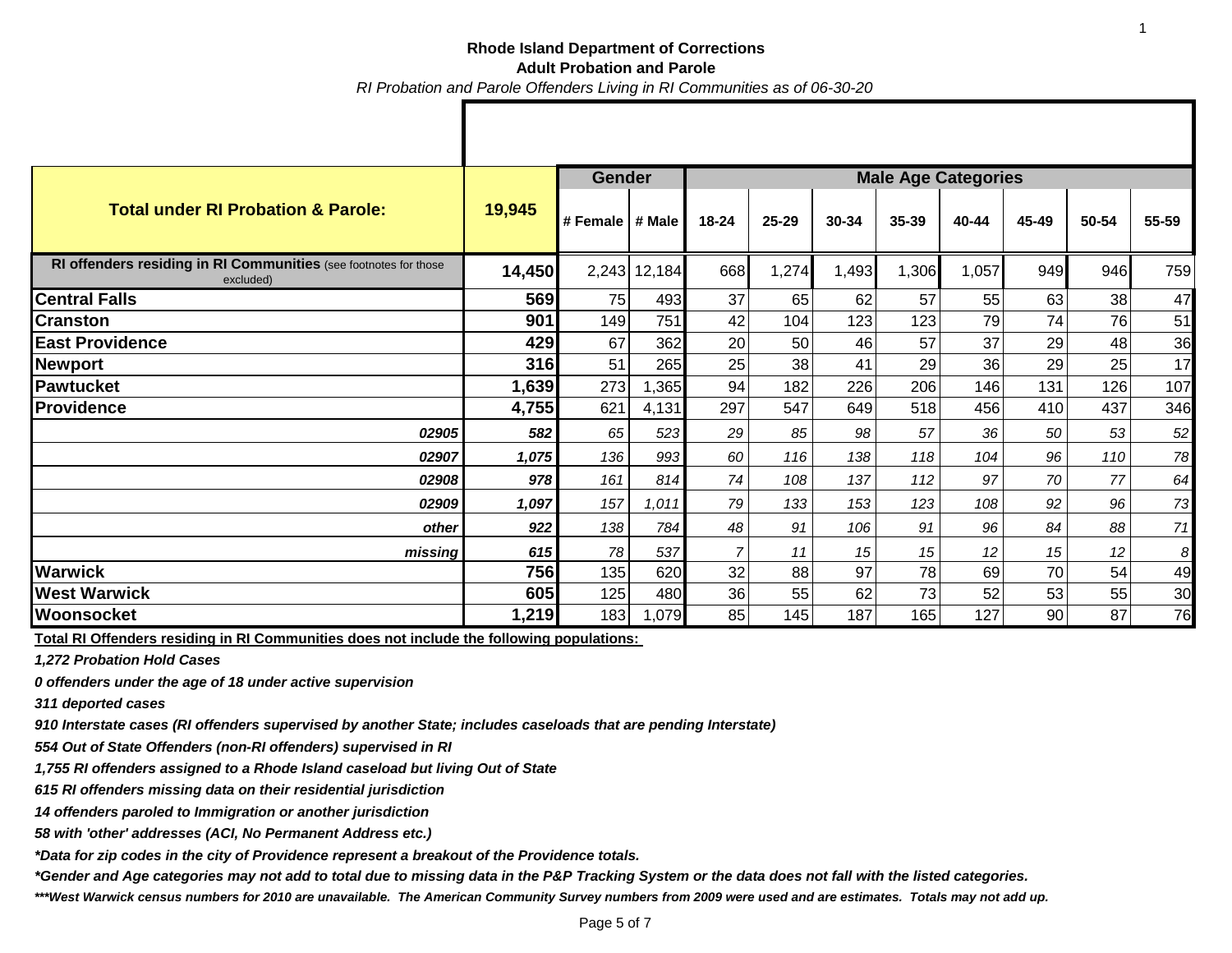# **Rhode Island Department of Corrections Adult Probation and Parole**

*RI Probation and Parole Offenders Living in RI Communities as of 06-30-20*

|                        |                                                     | <b>Gender</b> |         | <b>Male Age Categories</b> |        |        |        |        |        |        |        |  |  |
|------------------------|-----------------------------------------------------|---------------|---------|----------------------------|--------|--------|--------|--------|--------|--------|--------|--|--|
| <b>City/Town</b>       | <b>Total RI</b><br><b>Population</b><br>18 and Over | # Female      | # Male  | 18-24                      | 25-29  | 30-34  | 35-39  | 40-44  | 45-49  | 50-54  | 55-59  |  |  |
|                        | 828,611                                             | 434,887       | 393,724 | 59,830                     | 33,126 | 30,056 | 31,185 | 35,635 | 39,435 | 39,138 | 33,908 |  |  |
| <b>Central Falls</b>   | 13,732                                              | 6,840         | 6,892   | 1,252                      | 903    | 834    | 700    | 662    | 642    | 522    | 391    |  |  |
| <b>Cranston</b>        | 63,973                                              | 32,578        | 31,395  | 4,037                      | 2,850  | 2,839  | 2,586  | 2,728  | 3,033  | 3,135  | 3,192  |  |  |
| <b>East Providence</b> | 37,860                                              | 20,477        | 17,383  | 1,879                      | 1,487  | 1,490  | 1,356  | 1,543  | 1,769  | 1,679  | 1,516  |  |  |
| <b>Newport</b>         | 20,589                                              | 10,595        | 9,994   | 1,868                      | 1,119  | 884    | 917    | 791    | 758    | 756    | 715    |  |  |
| <b>Pawtucket</b>       | 54,573                                              | 28,980        | 25,593  | 3,416                      | 2,643  | 2,384  | 2,321  | 2,475  | 2,666  | 2,513  | 2,042  |  |  |
| <b>Providence</b>      | 136,408                                             | 71,860        | 64,548  | 16,968                     | 7,911  | 6,307  | 5,497  | 5,241  | 4,817  | 4,537  | 3,911  |  |  |
| 02905                  | 18,834                                              | 10,199        | 8,635   | 2,180                      | 760    | 658    | 671    | 726    | 738    | 764    | 689    |  |  |
| 02907                  | 19,119                                              | 10,114        | 9,005   | 1,780                      | 1,138  | 857    | 836    | 878    | 813    | 821    | 622    |  |  |
| 02908                  | 28,641                                              | 15,214        | 13,427  | 3,765                      | 1,463  | 1,279  | 1,169  | 1,096  | 986    | 1,011  | 766    |  |  |
| 02909                  | 30,835                                              | 15,558        | 15,277  | 3,116                      | 2,192  | 1,822  | 1,572  | 1,486  | 1,231  | 1,098  | 921    |  |  |
| other                  | 38,979                                              | 20,775        | 18,204  | 6,127                      | 2,358  | 1,691  | 1,249  | 1,055  | 1,049  | 843    | 913    |  |  |
| missing                |                                                     |               |         |                            |        |        |        |        |        |        |        |  |  |
| <b>Warwick</b>         | 66,847                                              | 35,495        | 31,352  | 3,360                      | 2,376  | 3,513  | 2,523  | 2,893  | 3,245  | 3,343  | 2,955  |  |  |
| <b>West Warwick***</b> | 23,873                                              | 11,923        | 11,935  | 1,104                      | 883    | 1,707  | 1,428  | 1,207  | 1,045  | 1,531  | 1,015  |  |  |
| Woonsocket             | 31,298                                              | 16,461        | 14,837  | 1,845                      | 1,482  | 1,384  | 1,287  | 1,349  | 1,488  | 1,493  | 1,279  |  |  |

## **2010 CENSUS DATA**